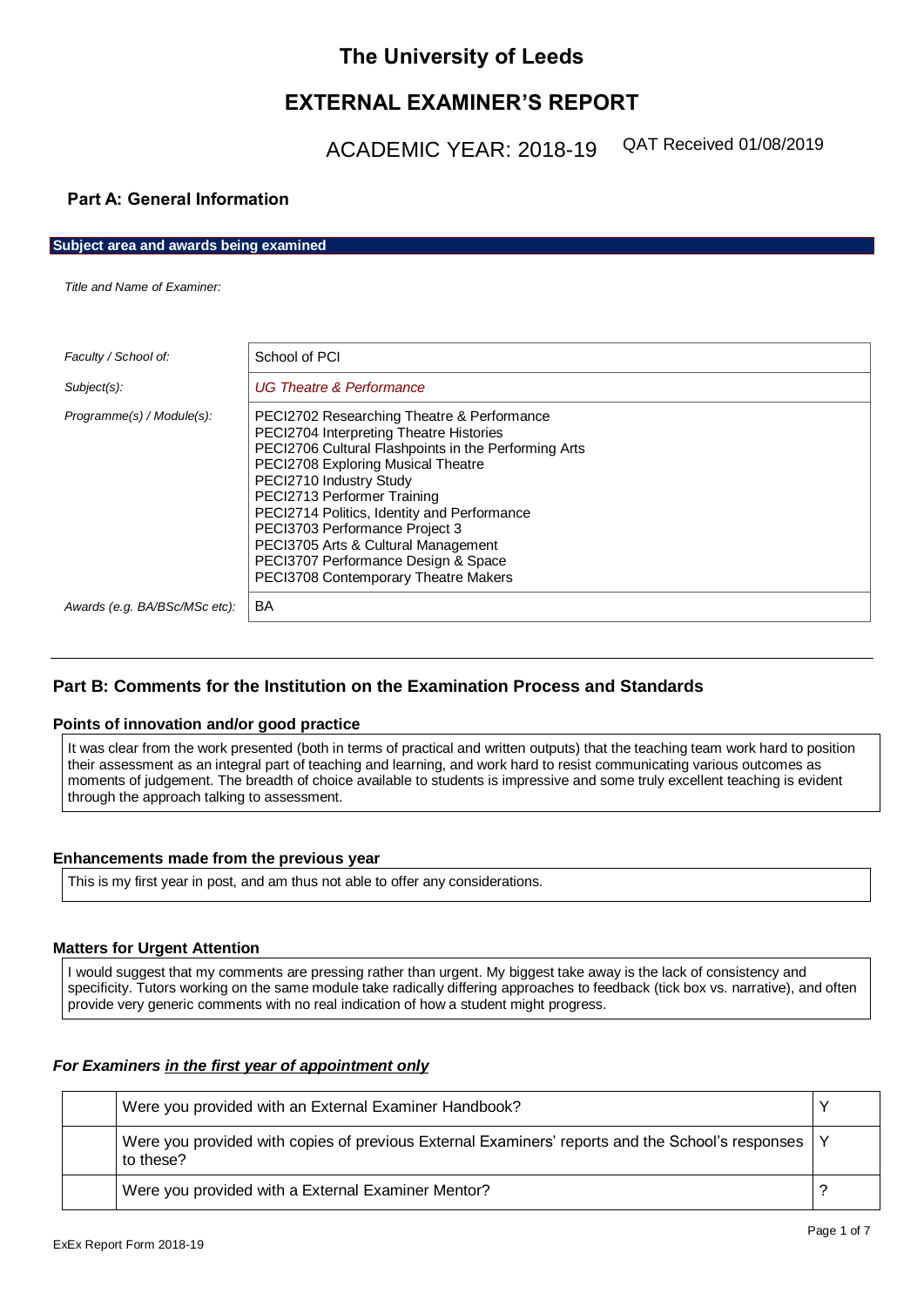|     | Is the overall programme structure coherent and appropriate for the level of study?                                                                                                                                                                                                                                                                                                                                                                                                                                                                                                                                                                                                                                                                                                 | Y            |
|-----|-------------------------------------------------------------------------------------------------------------------------------------------------------------------------------------------------------------------------------------------------------------------------------------------------------------------------------------------------------------------------------------------------------------------------------------------------------------------------------------------------------------------------------------------------------------------------------------------------------------------------------------------------------------------------------------------------------------------------------------------------------------------------------------|--------------|
|     | Does the programme structure allow the programme aims and intended learning outcomes to be<br>met?                                                                                                                                                                                                                                                                                                                                                                                                                                                                                                                                                                                                                                                                                  | Y            |
|     | Are the programme aims and intended learning outcomes commensurate with the level of award?                                                                                                                                                                                                                                                                                                                                                                                                                                                                                                                                                                                                                                                                                         | Y            |
|     | Did the Aims and ILOs meet the expectations of the national subject benchmark (where relevant)?                                                                                                                                                                                                                                                                                                                                                                                                                                                                                                                                                                                                                                                                                     | Y            |
|     | Is the programme(s) comparable with similar programmes at other institutions?                                                                                                                                                                                                                                                                                                                                                                                                                                                                                                                                                                                                                                                                                                       | Y            |
|     | Please use this box to explain your overall impression of the programme structure, design, aims and intended<br>learning outcomes.                                                                                                                                                                                                                                                                                                                                                                                                                                                                                                                                                                                                                                                  |              |
|     | There is a very clear relationship between ILOs, programme aims, and subject benchmarking. There is a clear sense<br>of development from level four through to six, which suggests a programme that has been structured with every<br>intention to develop the student's skill-set and understanding. The level of optionality is impressive at the micro level,<br>though I do wonder how this translates to the macro. How is the student guided to make clear that the choices help to<br>build towards a specific career?                                                                                                                                                                                                                                                       |              |
|     | Is the influence of research on the curriculum and learning and teaching clear?                                                                                                                                                                                                                                                                                                                                                                                                                                                                                                                                                                                                                                                                                                     | Y            |
|     | Please explain how this is/could be achieved (examples might include: curriculum design informed by current research<br>in the subject; practice informed by research; students undertaking research)                                                                                                                                                                                                                                                                                                                                                                                                                                                                                                                                                                               |              |
|     | As much as I am loathe to lean into hierarchy, the quickest and most concise way to reflect the way in which<br>research informs teaching is the presence of a professor teaching on a second year module. This is (sadly) still a<br>relatively rare occurrence within the sector, so to see this - and all the other modules informed by research interests<br>of the wider team - is a very strong indicator of the commitment PCI has to research informed teaching. Again, too<br>often in the sector, this is a terminology that is employed but not really followed through on. PCI is very clearly<br>committed to braiding research and teaching together in a genuine way, and this is both evident in the approach<br>taken, and something that is genuinely impressive. |              |
|     | Does the programme form part of an Integrated PhD?                                                                                                                                                                                                                                                                                                                                                                                                                                                                                                                                                                                                                                                                                                                                  | N            |
|     | Please comment on the appropriateness of the programme as training for a PhD:                                                                                                                                                                                                                                                                                                                                                                                                                                                                                                                                                                                                                                                                                                       |              |
| N/A |                                                                                                                                                                                                                                                                                                                                                                                                                                                                                                                                                                                                                                                                                                                                                                                     |              |
|     | Does the programme include clinical practice components?                                                                                                                                                                                                                                                                                                                                                                                                                                                                                                                                                                                                                                                                                                                            | $\mathsf{N}$ |
|     | Please comment on the learning and assessment of practice components of the curriculum here:                                                                                                                                                                                                                                                                                                                                                                                                                                                                                                                                                                                                                                                                                        |              |
| N/A |                                                                                                                                                                                                                                                                                                                                                                                                                                                                                                                                                                                                                                                                                                                                                                                     |              |
|     | Is the programme accredited by a Professional or Statutory Regulatory Body (PSRB)?                                                                                                                                                                                                                                                                                                                                                                                                                                                                                                                                                                                                                                                                                                  | $\mathsf{N}$ |
| N/A |                                                                                                                                                                                                                                                                                                                                                                                                                                                                                                                                                                                                                                                                                                                                                                                     |              |
|     |                                                                                                                                                                                                                                                                                                                                                                                                                                                                                                                                                                                                                                                                                                                                                                                     |              |

# **Assessment and Feedback**

Does the programme design clearly align intended learning outcomes with assessment?  $\vert$  Y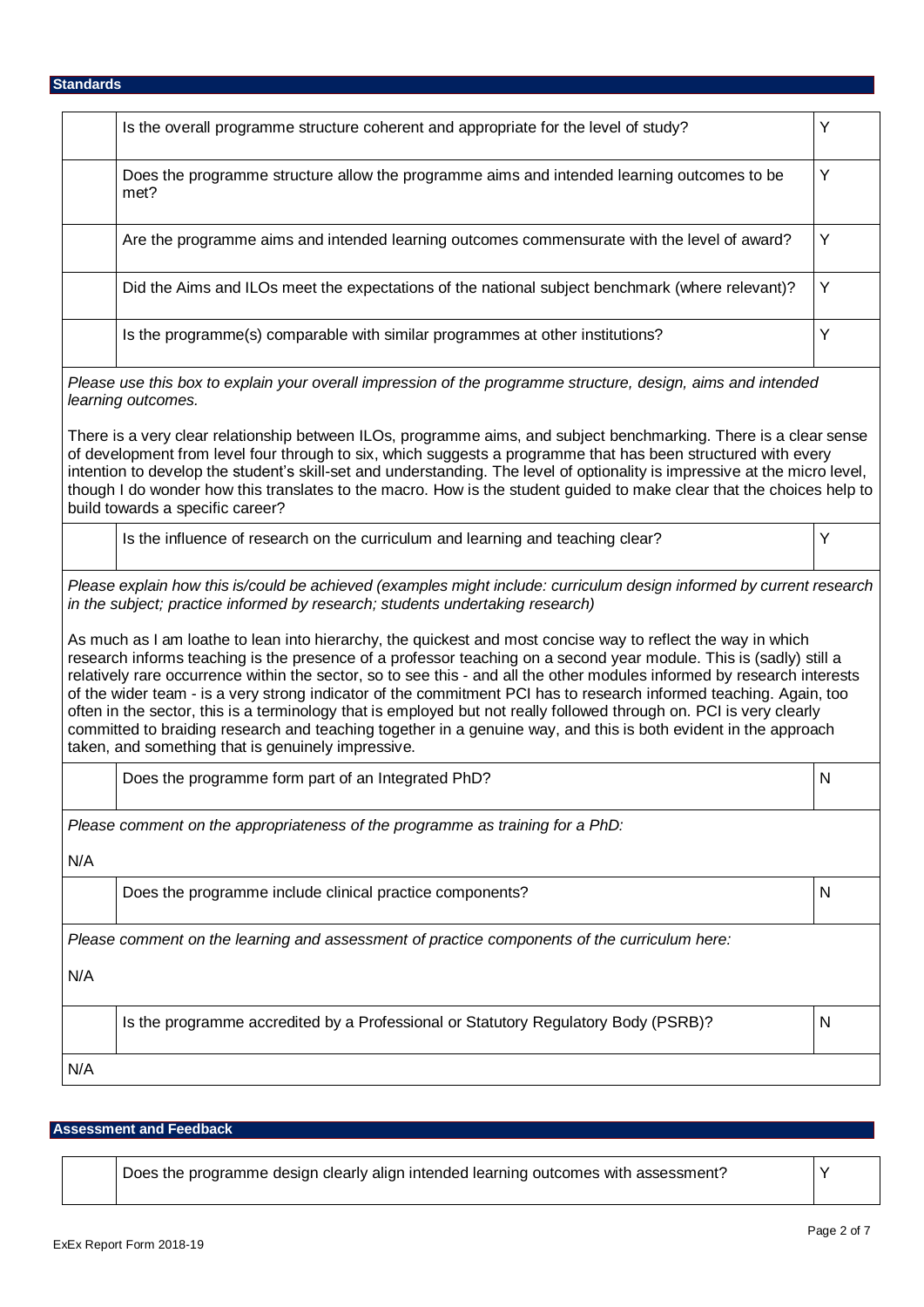Please comment on the assessment methods and the appropriateness of these to the ILOs, in particular: the design and structure of the assessment methods, and the arrangements for the marking of modules and the classification of awards; the *quality of teaching, learning and assessment methods that may be indicated by student performance.*

There are some instances where it would be helpful for the student if the assessment feedback was mapped more explicitly to the ILO of the module, so that feedback is more directly speaking to learning and the potential for individual development. This is less about the ILOs themselves, and more about how they are interpreted in relation to the development of feedback (and crucially how this might inform feed-forward potential).

| Is the design and structure of the assessment methods appropriate to the level of award?                                           |  |
|------------------------------------------------------------------------------------------------------------------------------------|--|
| Were students given adequate opportunity to demonstrate their achievement of the programme<br>aims and intended learning outcomes? |  |

Please comment on the academic standards demonstrated by the students and, where possible, their performance in relation to *students on comparable courses; the strengths and weaknesses of the students as a cohort:*

This is a question that I am not fully comfortable responding to; not because the students are lacking in some way (they are not), but because it asks me to to comment on the students themselves. The work is wholly appropriate, and in keeping with level foursix students in the wider sector, and their work matches QAA benchmarking descriptors for the subject, but I would prefer to keep my commentary focussed on the work of colleagues. Without having been involved in delivery, it feels somewhat arbitrary to be commenting on students' work, *especially* in those moments where I am considering documentation and not the work itself (as is often necessary with live performance practice).

Please use this box to provide any additional comments you would like to make in relation to assessment and *feedback:*

It would be very useful to see how the ongoing rationalisation of assessment and feedback might lead to shifts in practice. For example, there is still room for much more specific feedback to students in their essays. At present, there is a verbosity that does not seem helpful, as often the word count (and concomitant effort made by staff) does little beyond reiterate what the ILOs are. There is a sense of generic use of language which does little to inform the student as to how they might be able to develop. Whether this is done through tick-boxes, more student focussed conversation (perhaps in the form of supported student self-assessment where they can be encouraged to reflect upon their own practices). There is also value in thinking carefully about streamlining how students are being assessed; in several instances it felt as though they were being over-assessed. While it is wonderful to see a rich and varied approach to assessment being taken, there is value in seeing the degree in its entirety where considering the assessment points for one module. Does every module need a piece of writing attached to it? What are the ILOs of the module, and are these reflected by the assessment, or is the assessment driven by habit or nervousness? These are questions I would like to see considered and reflected in the development of assessments moving forward.

## **The Progression and Awards Process**

| Were you provided with guidance relating to the External Examiner's role, powers and<br>responsibilities in the examination process? | Υ |
|--------------------------------------------------------------------------------------------------------------------------------------|---|
| Was the progression and award guidance provided sufficient for you to act effectively as an<br>External Examiner?                    | Υ |
| Did you receive appropriate programme documentation for your area(s) of responsibility?                                              | Y |
| Did you receive appropriate module documentation for your area(s) of responsibility?                                                 | Υ |
| Did you receive full details of marking criteria applicable to your area(s) of responsibility?                                       | Υ |
| Were you provided with all draft examination papers/assessments?                                                                     | Y |
| Was the nature and level of the assessment questions appropriate?                                                                    | Υ |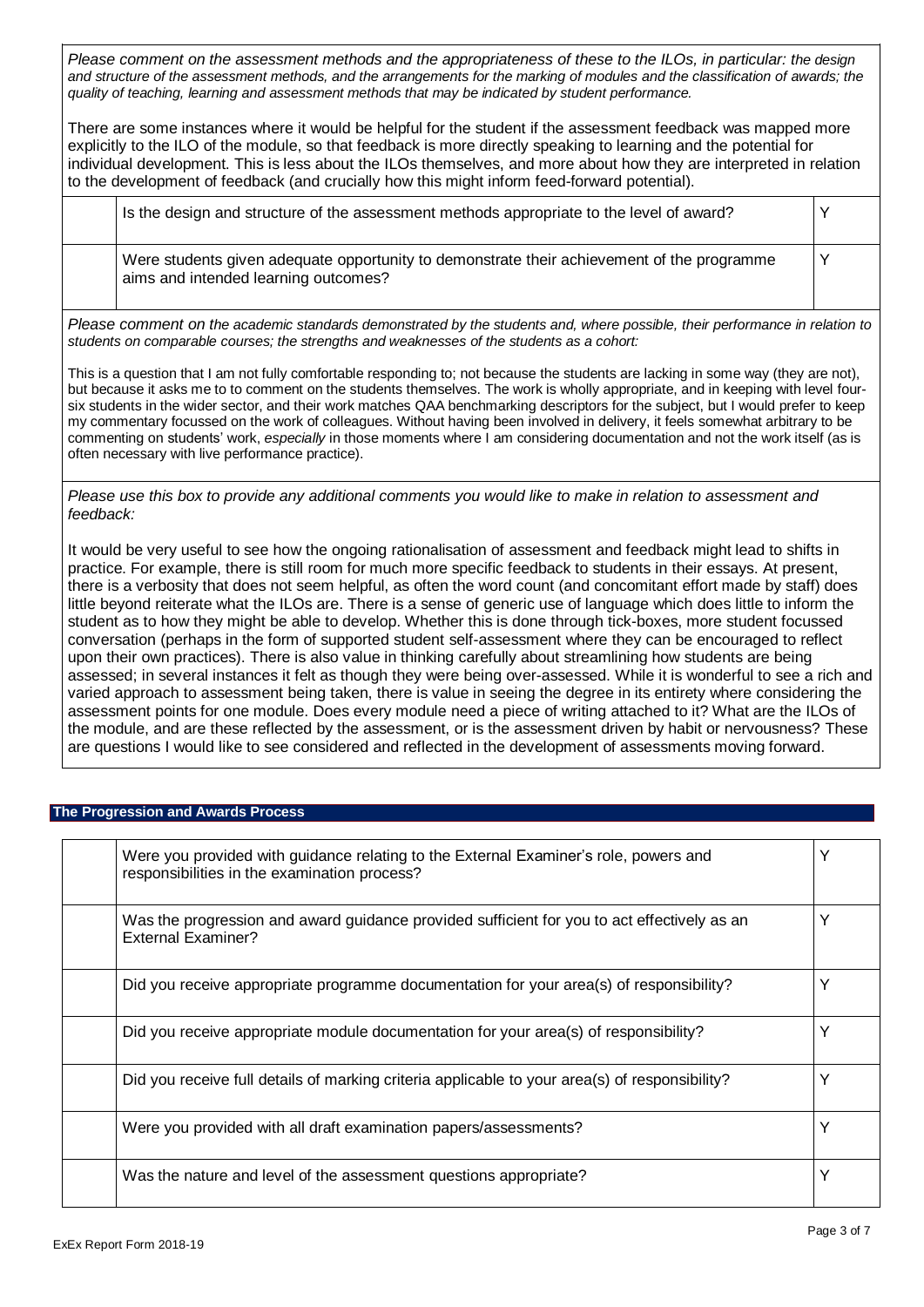| Were suitable arrangements made to consider your comments on assessment questions?                                                                | Y   |
|---------------------------------------------------------------------------------------------------------------------------------------------------|-----|
| Was sufficient assessed work made available to enable you to have confidence in your evaluation<br>of the standard of student work?               | Y   |
| Were the examination scripts clearly marked/annotated?                                                                                            | N/A |
| Was the choice of subjects for final year projects and/or dissertations appropriate?                                                              | Y   |
| Was the method and standard of assessment appropriate for the final year projects and/or<br>dissertations?                                        | Y   |
| Were the administrative arrangements satisfactory for the whole process, including the operation of<br>the Progression and Awards Board?          | Y   |
| Were you able to attend the Progression and Awards Board meeting?                                                                                 | Y   |
| Were you satisfied with the recommendations of the Progression and Awards Board?                                                                  | Y   |
| Were you satisfied with the way decisions from the School Special Circumstances meeting were<br>communicated to the Progression and Awards Board? | Y   |
| Please use this box to provide any additional comments you would like to make on the questions above:                                             |     |

# **Other comments**

**Please use this box if you wish to make any further comments not covered elsewhere on the form**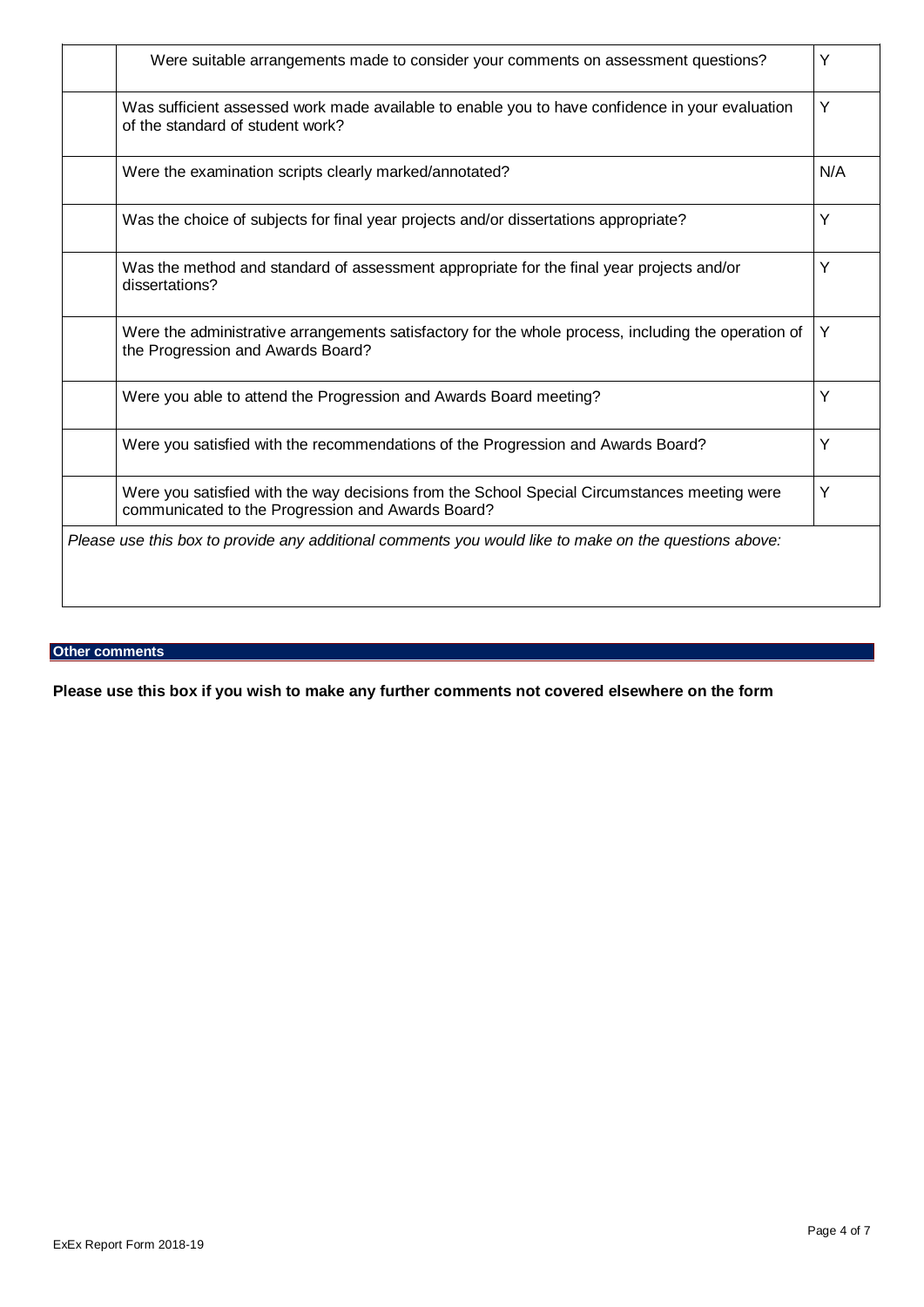I'm interested in how modules reflect the need of the student and not the expectations of the tutor. How might you reflect upon the shifts in primary and secondary education, and reflect these in the way modules are developed. This is not to suggest there should be a reduction in quality, simply to reflect the experience students encounter in earlier moments of their education. I am also curious how a greater sense of agency and learner autonomy might be encouraged. Could students be involved in the development of assessments in dialogue with staff, and what might have to happen to allow this (is it necessary to place a greater emphasis on seminar discussion to classes need to be shorter but smaller - these are questions I pose, rather than offered as solutions).

To continue asking questions about agency, I am curious how we might reflect language around taste formation differently. Particularly in relationship to written feedback which offers statements such as "I like the fact that you are closely analysing...". Words such as "like" can be somewhat confusing and conflicting for students. When we begin to use the language of taste formation, we open ourselves up to developing learners who wish to "please" their markers. It is imperative that we use assessment protocols and feedback to develop autonomous learners who are able to understand the assessment criteria, the intended learning outcomes, and reflect these in their work, rather than trying to "guess" what will "please" the marker.

The question here is one of autonomy. Whilst it might be gratifying to receive a good mark and know that your tutor likes your work, it does make it difficult to understand how best to replicate this in future essays. Especially if those essays are written for a different tutor. If we use language like "like" in feedback, we run the risk of undermining the clarity of learning outcomes.

Continuing the theme of tone, I noticed that there is a tendency (and this is a tendency I also suffer from) to be friendly to students who are doing well and more punitive in our use of language to students who are doing less well. I noticed that in the feedback for students who are "failing" the language is quite harsh. Again it is worth reflecting upon the value of utilising such tone. In much the same way that saying we "like" something to students who are doing well, how does a student who is not succeeding in their written work develop, if we are simply reiterate what they are doing wrong. How do we support them to improve, utilising language appropriately? Reflecting upon my own experience, I wonder if I use more punitive language in order to resist future challenges from a student. If I am finding someone, I want them to understand why they are failing. While this is, of course, an important part of the process, I do wonder how much they will develop in relationship to my comments. I noticed the same issues emerging in some feedback from colleagues at Leeds. I very much look forward to engaging in these conversations moving forward over the next few years, especially given the exemplary work that is in evidence, and the incredibly hard work that staff are evidently undertaking to provide the best possible feedback to the students.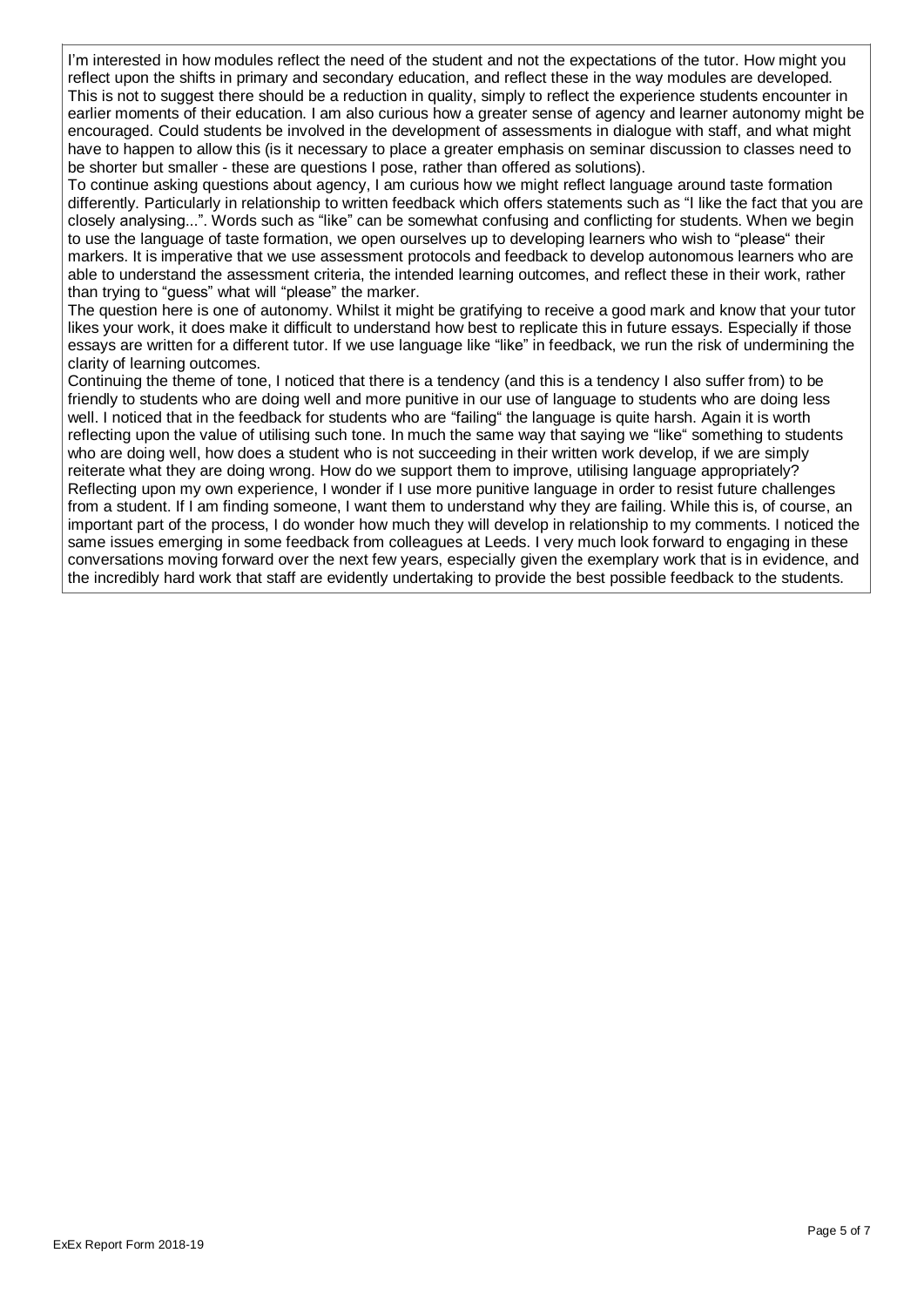## **Name of School and Head of School (or nominee)**

*Title and Name of Examiner:*

| Faculty / School of:          | School of PCI                                                                                                                                                                                                                                                                                                                                                                                                                                        |
|-------------------------------|------------------------------------------------------------------------------------------------------------------------------------------------------------------------------------------------------------------------------------------------------------------------------------------------------------------------------------------------------------------------------------------------------------------------------------------------------|
| Subject(s):                   | <b>UG Theatre &amp; Performance</b>                                                                                                                                                                                                                                                                                                                                                                                                                  |
| Programme(s) / Module(s):     | PECI2702 Researching Theatre & Performance<br>PECI2704 Interpreting Theatre Histories<br>PECI2706 Cultural Flashpoints in the Performing Arts<br>PECI2708 Exploring Musical Theatre<br>PECI2710 Industry Study<br>PECI2713 Performer Training<br>PECI2714 Politics, Identity and Performance<br>PECI3703 Performance Project 3<br>PECI3705 Arts & Cultural Management<br>PECI3707 Performance Design & Space<br>PECI3708 Contemporary Theatre Makers |
| Awards (e.g. BA/BSc/MSc etc): | BA                                                                                                                                                                                                                                                                                                                                                                                                                                                   |

| Title and Name of Responder: |                                |
|------------------------------|--------------------------------|
| Position*:                   | Head of School                 |
| Faculty / School of:         | <b>AHC/PCI</b>                 |
| Address for communication:   | School of PCI<br>Leeds LS2 9JT |
| Email:                       |                                |
| Telephone:                   |                                |

\*If the individual responding to the report is not the Head of School please state their position within the School.

#### **Completing the School response**

The completed School response (including the full original report) must be sent directly to the External Examiner. A copy must also be emailed to the Quality Assurance Team at *qat@leeds.ac.uk*. External Examiners should receive a formal response no later than six weeks after receipt of the original report.

#### *Response to Points of innovation and/or good practice*

reported that there is "**exemplary work** that is in evidence and the incredibly hard work that staff are evidently undertaking to provide the best possible feedback to the students". This is a very positive indication which reflects the philosophy of the Programme and the School.

#### *Response to Enhancements made from the previous year*

N/A

#### *Response to Matters for Urgent Attention*

If any areas have been identified for urgent attention before the programme is offered again please provide a specific response to *them here:*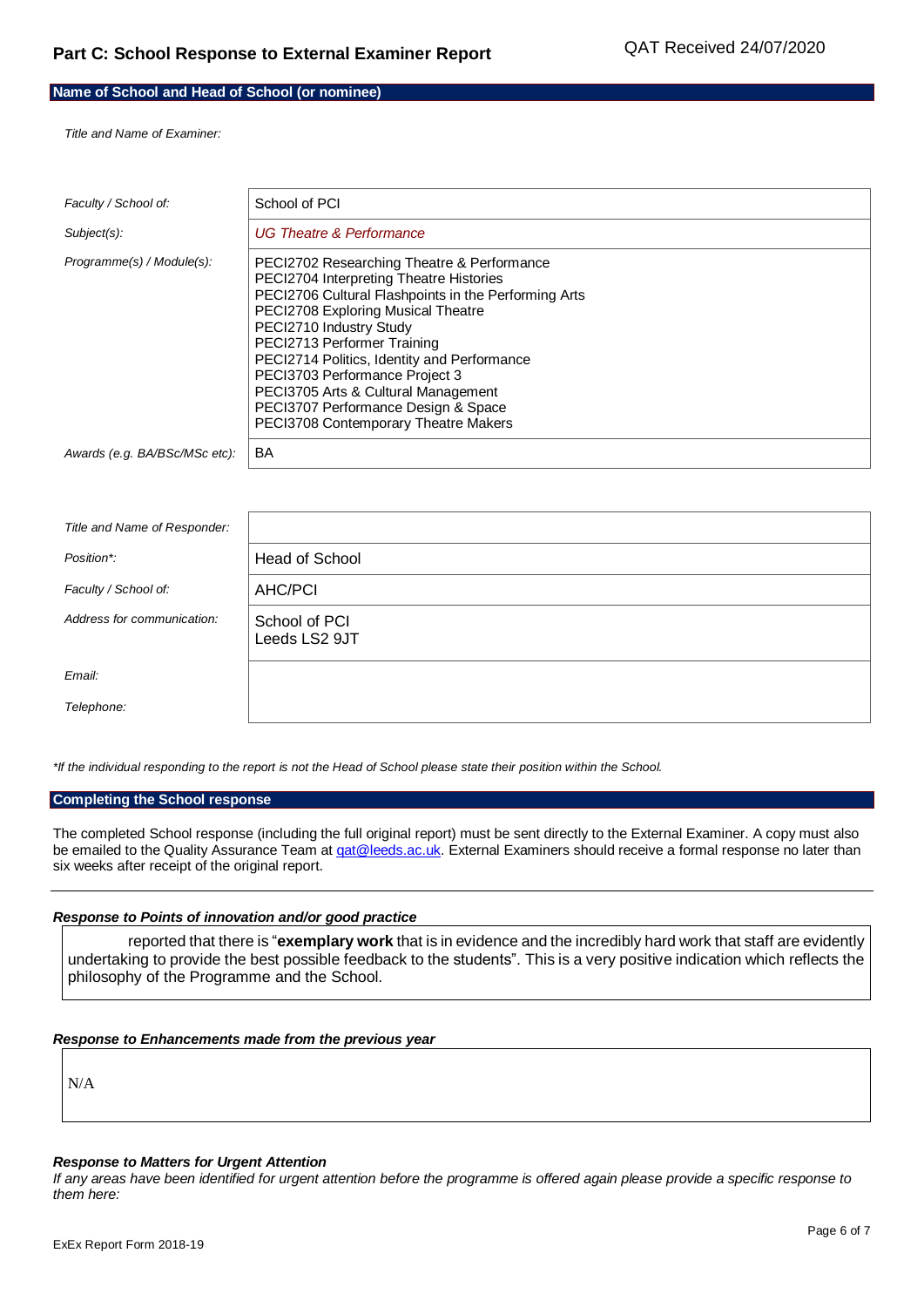In the Matters of Urgent Attention, encouraged us to address the '**lack of consistency** in regards to feedback ('generic comments with no real indication how a student might progress'). We will address this serious recommendation in the module where we found this takes place. The Assessment Lead has prepared a strategy which is aligned with the new LEAF recommendation on how to ensure that feedback is consistent and useful. Staff are now given detailed guidelines on what needs to be included in the feedback (overview, key achievements and key areas of development) and this will be discussed in the next Programme Team Meeting. We are also in conversation with the student voice to ensure that we respond to their understanding of 'clear and useful' feedback.

#### *Response to questions 1-7 (and related comments)*

Schools may provide a general response; however, where Examiners raise specific points these must be addressed individually:

N/A

#### **Standards**

## *Response to questions 8 to 16 (and related comments)*

Schools may provide a general response; however, where Examiners raise specific points these must be addressed individually:

has commented that PCI is '**braiding research and teaching** together in a genuine way, and this is both evident in the approach taken, and something that is **genuinely impressive'**.

#### **Assessment and Feedback**

#### *Response to questions 17 to 19 (and related comments)*

Schools may provide a general response; however, where Examiners raise specific points these must be addressed individually:

The External suggested that feedback 'was **mapped more explicitly** to the ILO of the module'. We are currently going through a process of re-mapping all modules with their ILO via LEAF and this will be addressed during this process.

There was a comment on students being '**over-assessed'**. As a I mentioned above, we have addressed this for the next academic session by having a single assessment point for PECI 2703 and 3703 (Performance Project modules) and by reducing word count on a range of modules including PECI 2701, 3700, 3708 and in the newly written 3709 and 3711).

#### **The Progression and Awards Process**

#### *Response to questions 20-35 (and related comments)*

Schools may provide a general response; however, where Examiners raise specific points these must be addressed individually:

N/A

### **Other comments**

# *Response to items included in the 'Other Comments' section of the report*

Regarding 'more **specific feedback** to students in essays' and the 'language around **taste formation**' we are working with staff to avoid language which uses 'I like' as an opening statement and to ensure an appropriate, advantageous and constructive tone both in the excellent and failing students alike.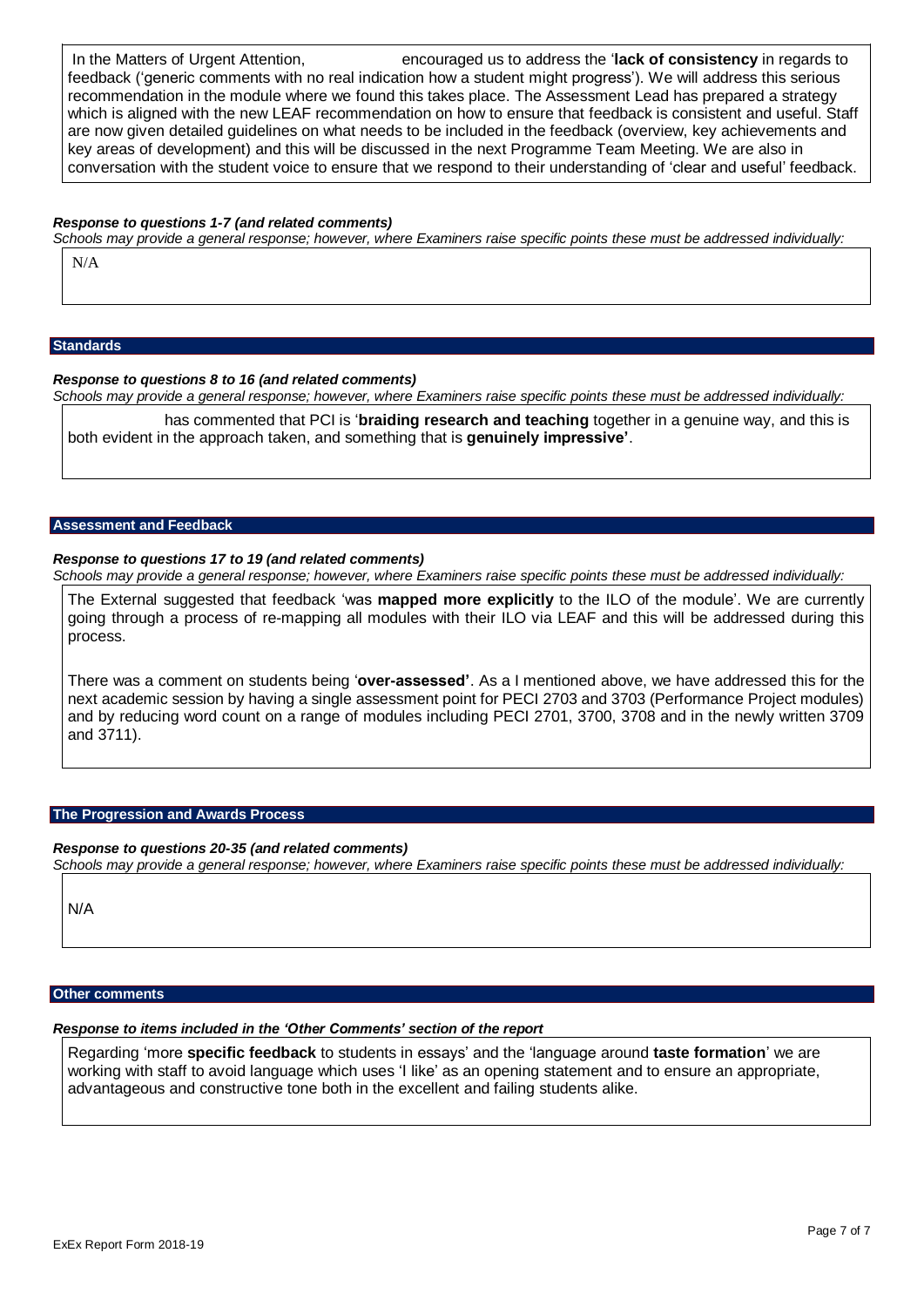# **The University of Leeds**

# **EXTERNAL EXAMINER'S REPORT**

ACADEMIC YEAR: 2018-19

QAT Received 25/07/2019

# **Part A: General Information**

**Subject area and awards being examined**

#### *Title and Name of Examiner:*

| Faculty / School of:          | <b>PCI</b>                                                                                                                                                                                                                                                                                                                                                                  |
|-------------------------------|-----------------------------------------------------------------------------------------------------------------------------------------------------------------------------------------------------------------------------------------------------------------------------------------------------------------------------------------------------------------------------|
| $Subject(s)$ :                | Theatre and Performance                                                                                                                                                                                                                                                                                                                                                     |
| Programme(s) / Module(s):     | Level 2<br><b>PECI2701 Creative Practice and Performance Contexts</b><br>PECI2703 Performance Project 2<br>PECI2705 Theatre Directing<br>PECI2707 Arts Marketing<br>PECI2709 Performance Design<br>Level 3<br>PECI3700 IRP<br>PECI3701 Contemporary Issues in Arts and Culture<br>PECI3702 Enterprise Project<br>PECI3704 Independent Practice<br>PECI8004 Year in Industry |
| Awards (e.g. BA/BSc/MSc etc): | BA                                                                                                                                                                                                                                                                                                                                                                          |

# **Part B: Comments for the Institution on the Examination Process and Standards**

## **Points of innovation and/or good practice**

*Please highlight areas of innovation or good practice within the programmes or processes you have been involved with in this box.* The extension of the work into participatory areas e.g. schools, SEND.

## **Enhancements made from the previous year**

*Please highlight any enhancements made to the programme(s) or processes over the past year in this box.* As this is my first year I cannot provide an evidence-based comment. However, the interesting work identified by the previous external examiner, and the associated ethos and environment in which that work takes place have certainly been maintained and, in a number of cases, enhanced.

## **Matters for Urgent Attention**

*If there are any areas which you think require urgent attention before the programme is offered again please note them in this box*

# *For Examiners in the first year of appointment only*

| Were you provided with an External Examiner Handbook?                                  |  |
|----------------------------------------------------------------------------------------|--|
| Were you provided with copies of previous External Examiners' reports and the School's |  |
| responses to these?                                                                    |  |
| Were you provided with a External Examiner Mentor?                                     |  |
|                                                                                        |  |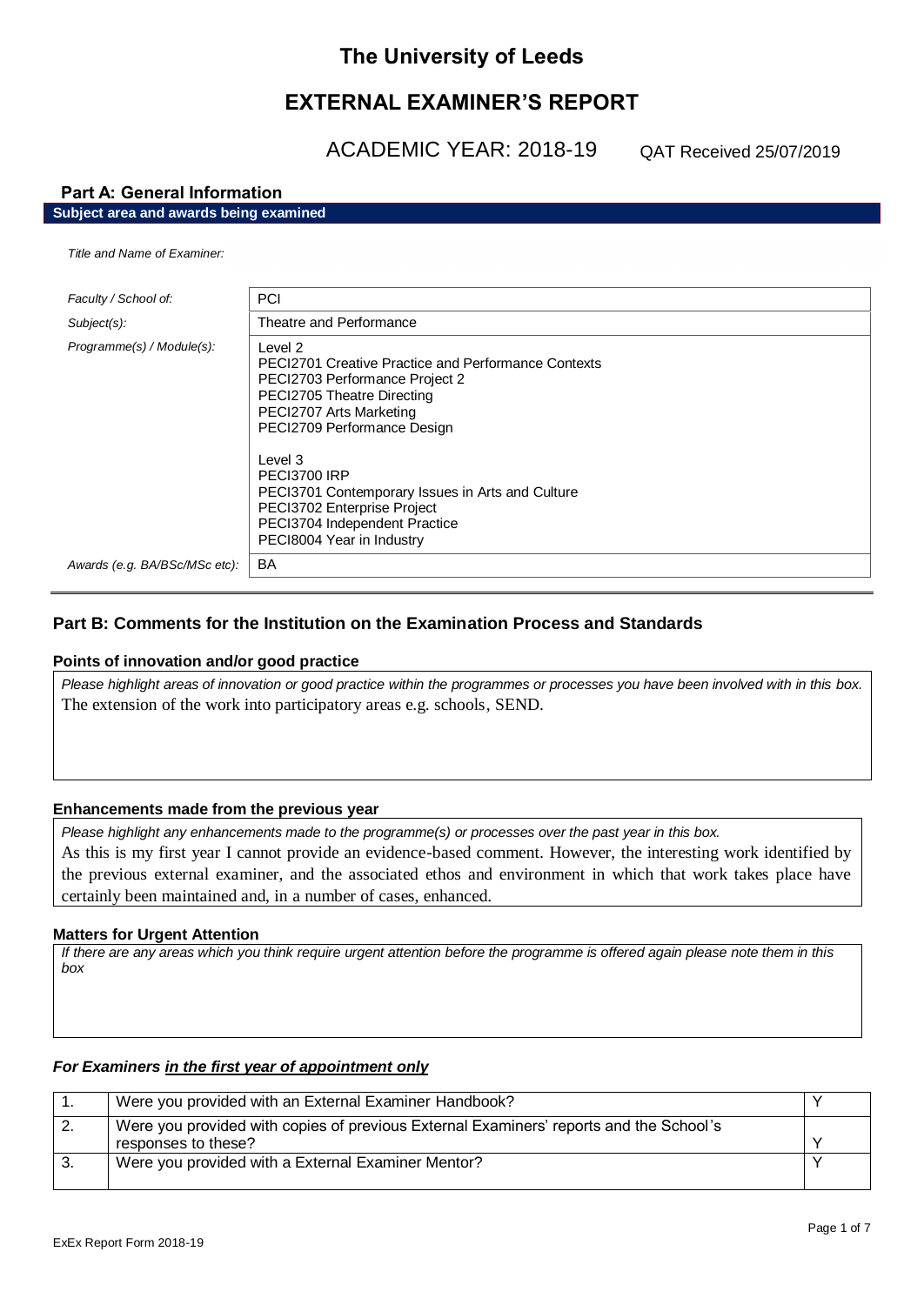# *For Examiners completing their term of appointment only*

| -4. | Have you observed improvements in the programme(s) over the period of your appointment?            | Y/N  |
|-----|----------------------------------------------------------------------------------------------------|------|
| 5.  | Has the school responded to comments and recommendations you have made?                            | Y/N  |
| 6.  | Where recommendations have not been implemented, did the school provide clear reasons for<br>this? | Y/N  |
|     | Have you acted as an External Examiner Mentor?                                                     | Y /N |

*Please comment on your experience of the programme(s) over the period of your appointment, remarking in particular on changes from year to year and the progressive development and enhancement of the learning and teaching provision, on standards achieved, on marking and assessment and the procedures of the School*

## **Standards**

| 8.                | Is the overall programme structure coherent and appropriate for the level of study?                                                                                                                                                                                                                                                                                                                                                                                                                                                                                                                                                                                                                                                                                                                                                                                                                                                                                                                                                                                                                                     | Y                |
|-------------------|-------------------------------------------------------------------------------------------------------------------------------------------------------------------------------------------------------------------------------------------------------------------------------------------------------------------------------------------------------------------------------------------------------------------------------------------------------------------------------------------------------------------------------------------------------------------------------------------------------------------------------------------------------------------------------------------------------------------------------------------------------------------------------------------------------------------------------------------------------------------------------------------------------------------------------------------------------------------------------------------------------------------------------------------------------------------------------------------------------------------------|------------------|
| 9.                | Does the programme structure allow the programme aims and intended learning outcomes to be<br>met?                                                                                                                                                                                                                                                                                                                                                                                                                                                                                                                                                                                                                                                                                                                                                                                                                                                                                                                                                                                                                      | Y                |
| 10.               | Are the programme aims and intended learning outcomes commensurate with the level of award?                                                                                                                                                                                                                                                                                                                                                                                                                                                                                                                                                                                                                                                                                                                                                                                                                                                                                                                                                                                                                             | Y                |
| 11.               | Did the Aims and ILOs meet the expectations of the national subject benchmark (where relevant)?                                                                                                                                                                                                                                                                                                                                                                                                                                                                                                                                                                                                                                                                                                                                                                                                                                                                                                                                                                                                                         | Y                |
| 12.               | Is the programme(s) comparable with similar programmes at other institutions?                                                                                                                                                                                                                                                                                                                                                                                                                                                                                                                                                                                                                                                                                                                                                                                                                                                                                                                                                                                                                                           | Y                |
| standards.        | Please use this box to explain your overall impression of the programme structure, design, aims and intended<br>learning outcomes.<br>It is worth noting that the subject area is undergoing significant changes and is subject to some significant external pressures.<br>The programme – as it stands – appears, generally, to be a strong, well-designed and innovative programme, structurally<br>coherent and appropriateforthe level of study. It clearly has adapted to ensure that it remains relevant and provides an<br>educational experience that is of value and utility. The learning outcomes at each level are appropriate, and there is a clear sense<br>of logical progression between the levels.<br>As with other such programmes, while there are few if any concerns or doubts about the quality of the work, there are concerns<br>that the programme might be overloaded, with students (and to some extent staff) being 'hit' by the double pressures of producing<br>intensive and high quality practical work and having to fulfil the requirements and high expectations of Leeds' academic |                  |
| $\overline{13}$ . | Is the influence of research on the curriculum and learning and teaching clear?                                                                                                                                                                                                                                                                                                                                                                                                                                                                                                                                                                                                                                                                                                                                                                                                                                                                                                                                                                                                                                         | Y/N              |
|                   | Please explain how this is/could be achieved (examples might include: curriculum design informed by current research<br>in the subject; practice informed by research; students undertaking research)<br>There are clear indications that the programme is infused with notions of praxis (practice imbricated with theory) and<br>there are obvious and dynamic relationships and interactions between research, learning and teaching. This is<br>apparent both in the written work and practical work which are informed by and benefit from a wide range of research<br>methodologies, reflecting the research interests of staff. The idea of the 'emergent researcher' is clearly embedded in<br>the programme, with students able to position themselves as researchers.                                                                                                                                                                                                                                                                                                                                         |                  |
| 14.               | Does the programme form part of an Integrated PhD?                                                                                                                                                                                                                                                                                                                                                                                                                                                                                                                                                                                                                                                                                                                                                                                                                                                                                                                                                                                                                                                                      | $\overline{Y/N}$ |
|                   | Please comment on the appropriateness of the programme as training for a PhD:                                                                                                                                                                                                                                                                                                                                                                                                                                                                                                                                                                                                                                                                                                                                                                                                                                                                                                                                                                                                                                           |                  |
| 15.               | Does the programme include clinical practice components?                                                                                                                                                                                                                                                                                                                                                                                                                                                                                                                                                                                                                                                                                                                                                                                                                                                                                                                                                                                                                                                                | Y/N              |
|                   |                                                                                                                                                                                                                                                                                                                                                                                                                                                                                                                                                                                                                                                                                                                                                                                                                                                                                                                                                                                                                                                                                                                         | Page 2 of 7      |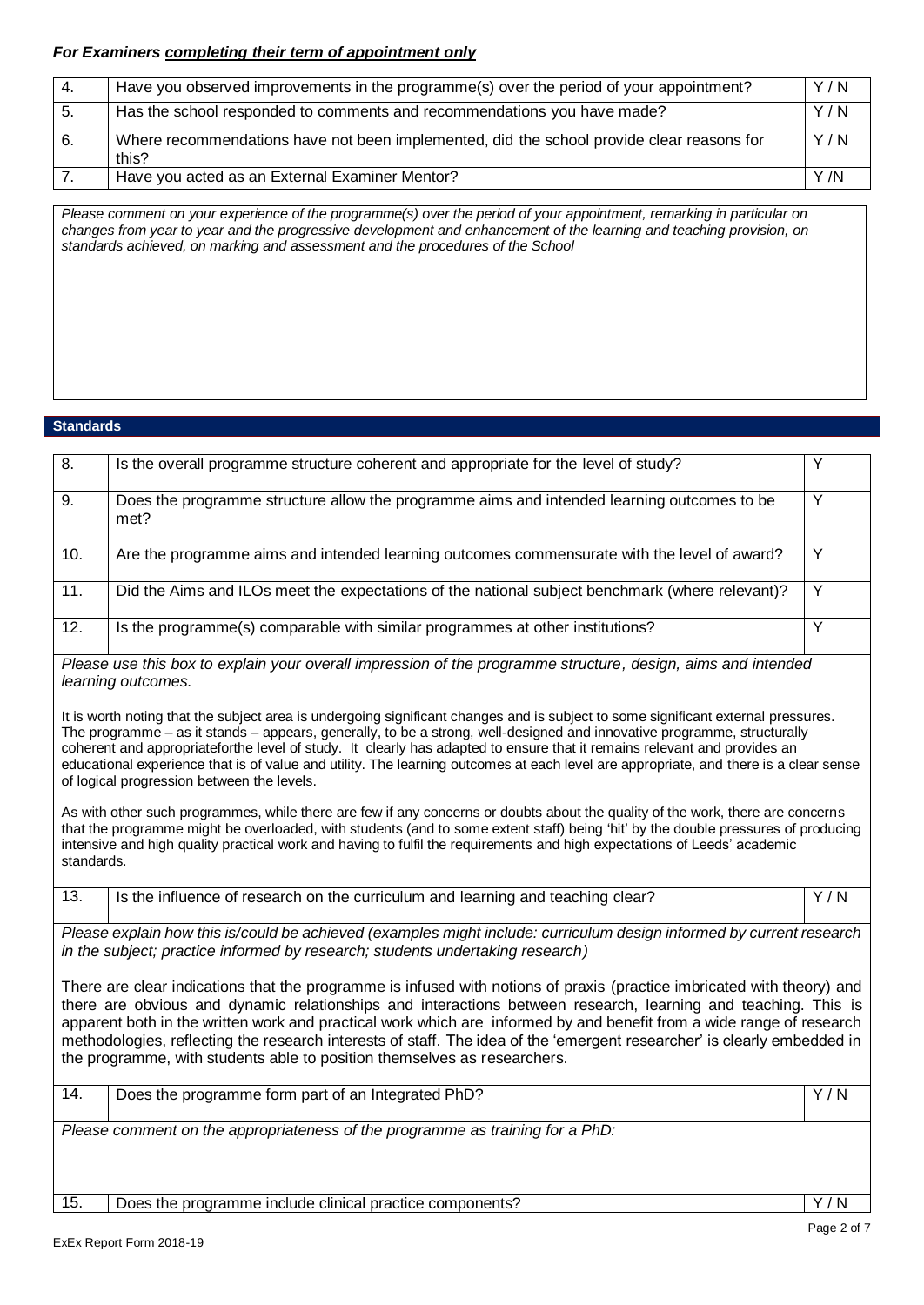| Please comment on the learning and assessment of practice components of the curriculum here: |                                                                                    |     |  |
|----------------------------------------------------------------------------------------------|------------------------------------------------------------------------------------|-----|--|
|                                                                                              |                                                                                    |     |  |
|                                                                                              |                                                                                    |     |  |
|                                                                                              |                                                                                    |     |  |
|                                                                                              |                                                                                    |     |  |
|                                                                                              |                                                                                    |     |  |
| 16.                                                                                          | Is the programme accredited by a Professional or Statutory Regulatory Body (PSRB)? | Y/N |  |
|                                                                                              |                                                                                    |     |  |
| Please comment on the value of, and the programme's ability to meet, PSRB requirements here: |                                                                                    |     |  |
|                                                                                              |                                                                                    |     |  |
|                                                                                              |                                                                                    |     |  |
|                                                                                              |                                                                                    |     |  |
|                                                                                              |                                                                                    |     |  |
|                                                                                              |                                                                                    |     |  |
|                                                                                              |                                                                                    |     |  |

# **Assessment and Feedback**

 $\overline{1}$ 

| $\overline{17}$ .                                                                                                                                                                                                                                                                                                                                                                                                                                                                                                                                                                                                                                    | Does the programme design clearly align intended learning outcomes with assessment?                                                | Y |  |  |
|------------------------------------------------------------------------------------------------------------------------------------------------------------------------------------------------------------------------------------------------------------------------------------------------------------------------------------------------------------------------------------------------------------------------------------------------------------------------------------------------------------------------------------------------------------------------------------------------------------------------------------------------------|------------------------------------------------------------------------------------------------------------------------------------|---|--|--|
| Please comment on the assessment methods and the appropriateness of these to the ILOs, in particular: the design<br>and structure of the assessment methods, and the arrangements for the marking of modules and the classification of awards; the<br>quality of teaching, learning and assessment methods that may be indicated by student performance.                                                                                                                                                                                                                                                                                             |                                                                                                                                    |   |  |  |
| As to be expected, the programme utilises a wide range of assessments which are, generally, appropriate and<br>relevant. The programme team is continually seeking to find ways to enhance assessment and to ensure that, above<br>all, that the pedagogic focus is on assessment for learning. Nevertheless, the inevitable constraints and limitations<br>of university-wide assessment protocols can act as inhibiting factors when seeking to find genuine, authentic and<br>more holistic forms of assessment that will best serve the needs and aspirations of students.                                                                       |                                                                                                                                    |   |  |  |
| The forms of assessment allow the students to take ownership of their work, though a question for the programme<br>(and the university?) is to what extent students are enabled to become agents in their own assessment rather than<br>objects of assessment by staff?                                                                                                                                                                                                                                                                                                                                                                              |                                                                                                                                    |   |  |  |
| As with other similar programmes, the perennial issue of over-assessment hangs over the programme. There is a<br>strong sense that there are too many assessment points, and that the assessment workload, in which students get<br>'hit' by the double pressure of the intensities and rigours of practical work and the pressures of 'traditional' academic<br>work amounts to a heavy burden on both students and staff. There are clearly concerns about this amongst the<br>programme team, and it will be interesting to see whether assessment on the programme can be and will be<br>enhanced in regard to the roll out of the LEAF project. |                                                                                                                                    |   |  |  |
| In regard to feedback, I was struck by the enormous amount of time and effort some staff put into providing<br>extensive and highly detailed written feedback. While on the one hand this is commendable, on the other hand it<br>does beg the question of whether this is time and effort well spent and whether there are better ways to ensure that<br>students receive feedback that is timely and valuable and useful.                                                                                                                                                                                                                          |                                                                                                                                    |   |  |  |
| A comment on language and consistency: as the previous external examiner comments, "there continues to be a<br>tendency to mismatch comments and marks". It is essential that the language used in giving feedback matches - as<br>far as possible – the grade the student receives. I came across several examples where very similar language and<br>tone (e.g. the use of 'excellent') resulted in very different grades, and also where very different language and tone<br>(e.g. generally positive v. generally negative) resulted in similar grades.                                                                                          |                                                                                                                                    |   |  |  |
| At the exam board I noticed (contradicting the comment of the previous external examiner) that there were, what<br>seemed to me, to be a significant number of borderline marks, particularly 69s. This, ideally, should be avoided, as it<br>points to a possible lack of confidence or reticence to award a first class mark – if deserved. This might be<br>understandable in view of the current controversies over grade inflation, but it does not serve the student well.                                                                                                                                                                     |                                                                                                                                    |   |  |  |
| 18.                                                                                                                                                                                                                                                                                                                                                                                                                                                                                                                                                                                                                                                  | Is the design and structure of the assessment methods appropriate to the level of award?                                           | Y |  |  |
| 19.                                                                                                                                                                                                                                                                                                                                                                                                                                                                                                                                                                                                                                                  | Were students given adequate opportunity to demonstrate their achievement of the programme<br>aims and intended learning outcomes? | Y |  |  |
| Please comment on the academic standards demonstrated by the students and, where possible, their performance in relation<br>to students on comparable courses; the strengths and weaknesses of the students as a cohort:                                                                                                                                                                                                                                                                                                                                                                                                                             |                                                                                                                                    |   |  |  |
| I am confident that academic standards are comparable with other similar courses in the UK.                                                                                                                                                                                                                                                                                                                                                                                                                                                                                                                                                          |                                                                                                                                    |   |  |  |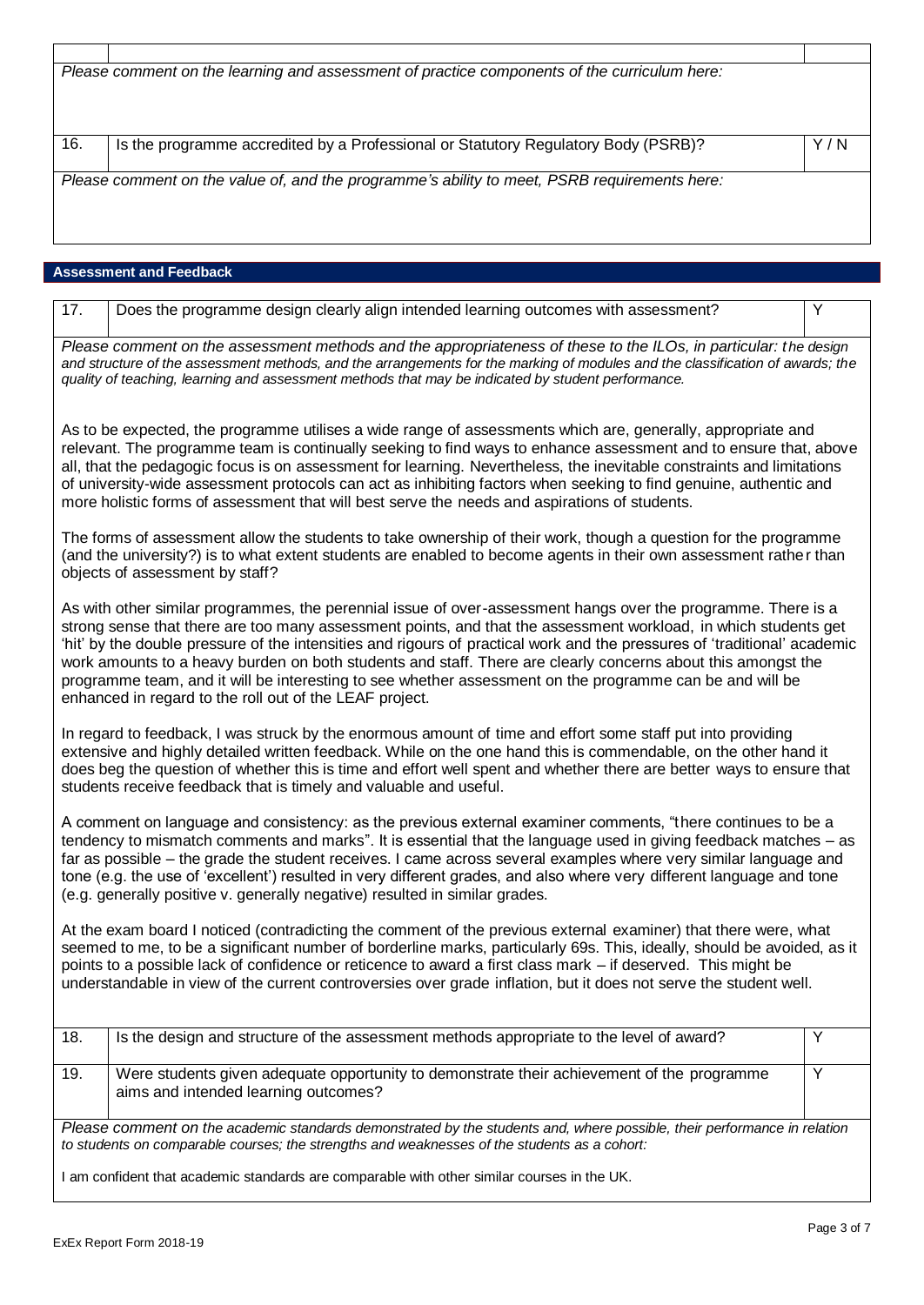The practical work I observed (both live and recorded) was, generally, of a high standard, and the diversity of the work is to be commended. I particularly appreciated the opportunity to see several of the Level 3 Independent Practice projects when I visited in May.

*Please use this box to provide any additional comments you would like to make in relation to assessment and feedback:*

## **The Progression and Awards Process**

| 20.               | Were you provided with guidance relating to the External Examiner's role, powers and<br>responsibilities in the examination process?              | Y              |
|-------------------|---------------------------------------------------------------------------------------------------------------------------------------------------|----------------|
| 21.               | Was the progression and award guidance provided sufficient for you to act effectively as an<br><b>External Examiner?</b>                          | $\overline{Y}$ |
| 22.               | Did you receive appropriate programme documentation for your area(s) of responsibility?                                                           | Y              |
| 23.               | Did you receive appropriate module documentation for your area(s) of responsibility?                                                              | Y              |
| $\overline{24}$ . | Did you receive full details of marking criteria applicable to your area(s) of responsibility?                                                    | $\overline{Y}$ |
| 25.               | Were you provided with all draft examination papers/assessments?                                                                                  | Y              |
| $\overline{26}$ . | Was the nature and level of the assessment questions appropriate?                                                                                 | $\overline{Y}$ |
| 27.               | Were suitable arrangements made to consider your comments on assessment questions?                                                                | $\overline{Y}$ |
| 28.               | Was sufficient assessed work made available to enable you to have confidence in your evaluation<br>of the standard of student work?               | Y              |
| 29.               | Were the examination scripts clearly marked/annotated?                                                                                            | $\overline{Y}$ |
| $\overline{30}$ . | Was the choice of subjects for final year projects and/or dissertations appropriate?                                                              | Y              |
| $\overline{31}$ . | Was the method and standard of assessment appropriate for the final year projects and/or<br>dissertations?                                        | Ÿ              |
| $\overline{32}$ . | Were the administrative arrangements satisfactory for the whole process, including the operation of<br>the Progression and Awards Board?          | Y              |
| $\overline{33}$ . | Were you able to attend the Progression and Awards Board meeting?                                                                                 | $\overline{Y}$ |
| 34.               | Were you satisfied with the recommendations of the Progression and Awards Board?                                                                  | Y              |
| 35.               | Were you satisfied with the way decisions from the School Special Circumstances meeting were<br>communicated to the Progression and Awards Board? | Y              |
|                   | Please use this box to provide any additional comments you would like to make on the questions above:                                             |                |
|                   | As the incoming External Examiner I must commend the programme leader for the extensive and comprehensive<br>support and quidance I received.     |                |

I obtained a very strong sense of a highly skilled, dynamic, committed group of staff, working with a group of students striving – in the vast majority of cases – to do and achieve their very best.

I very much appreciated, once I obtained access to Minerva, the fact that I was able easily to navigate my way around the site and find the materials and documents I need to see. The organisation of files is to be commended.

I attended the Progression and Awards Board meeting, and thought it was undertaken in an entirely professional and ethical manner. Special circumstances cases were dealt with due care and concern for the students concerned.

It would be useful, unless that work is undertaken elsewhere, for the system to flag up cases were marks are either unduly bunched together or at significant variance with the norm.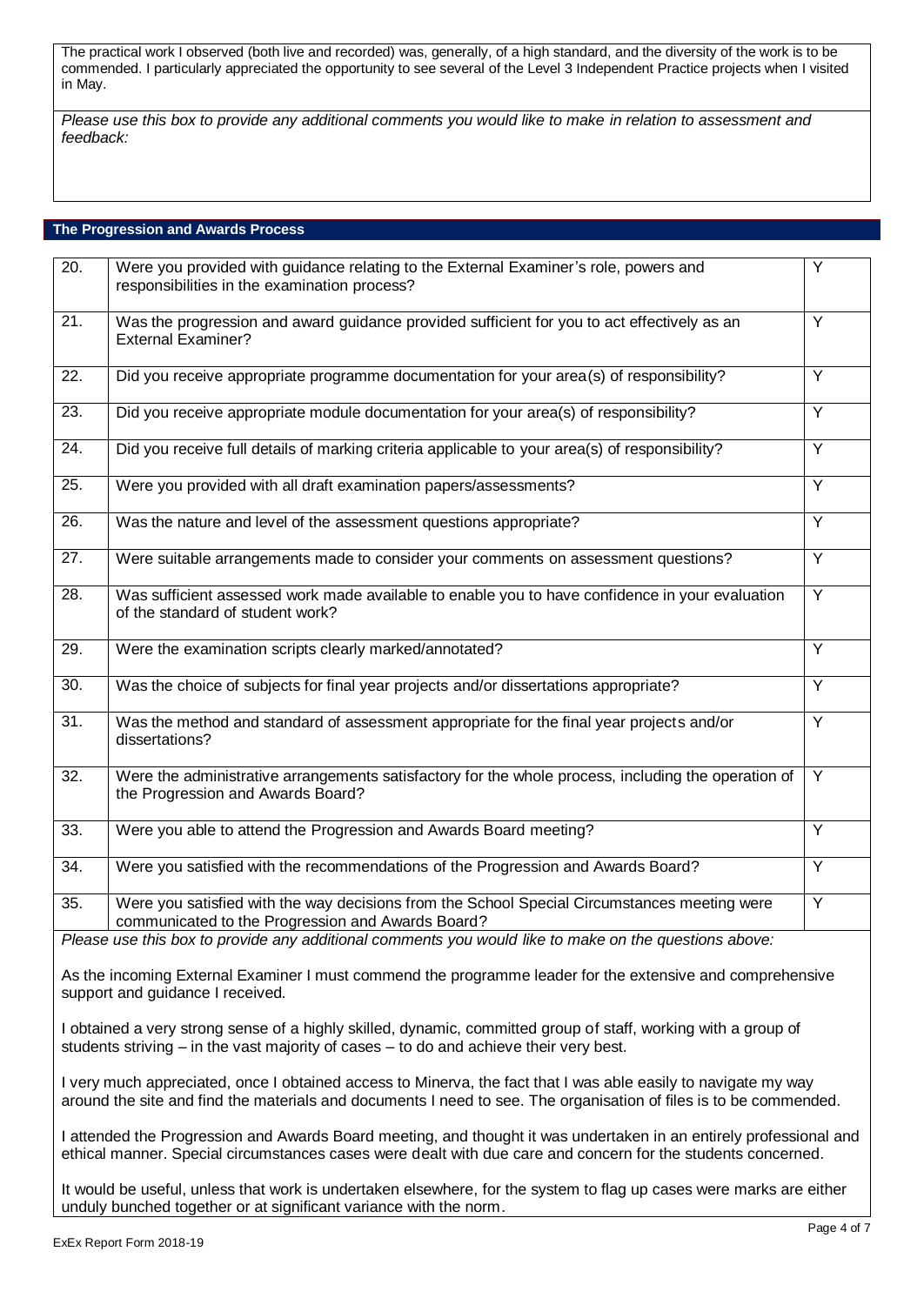**Please use this box if you wish to make any further comments not covered elsewhere on the form**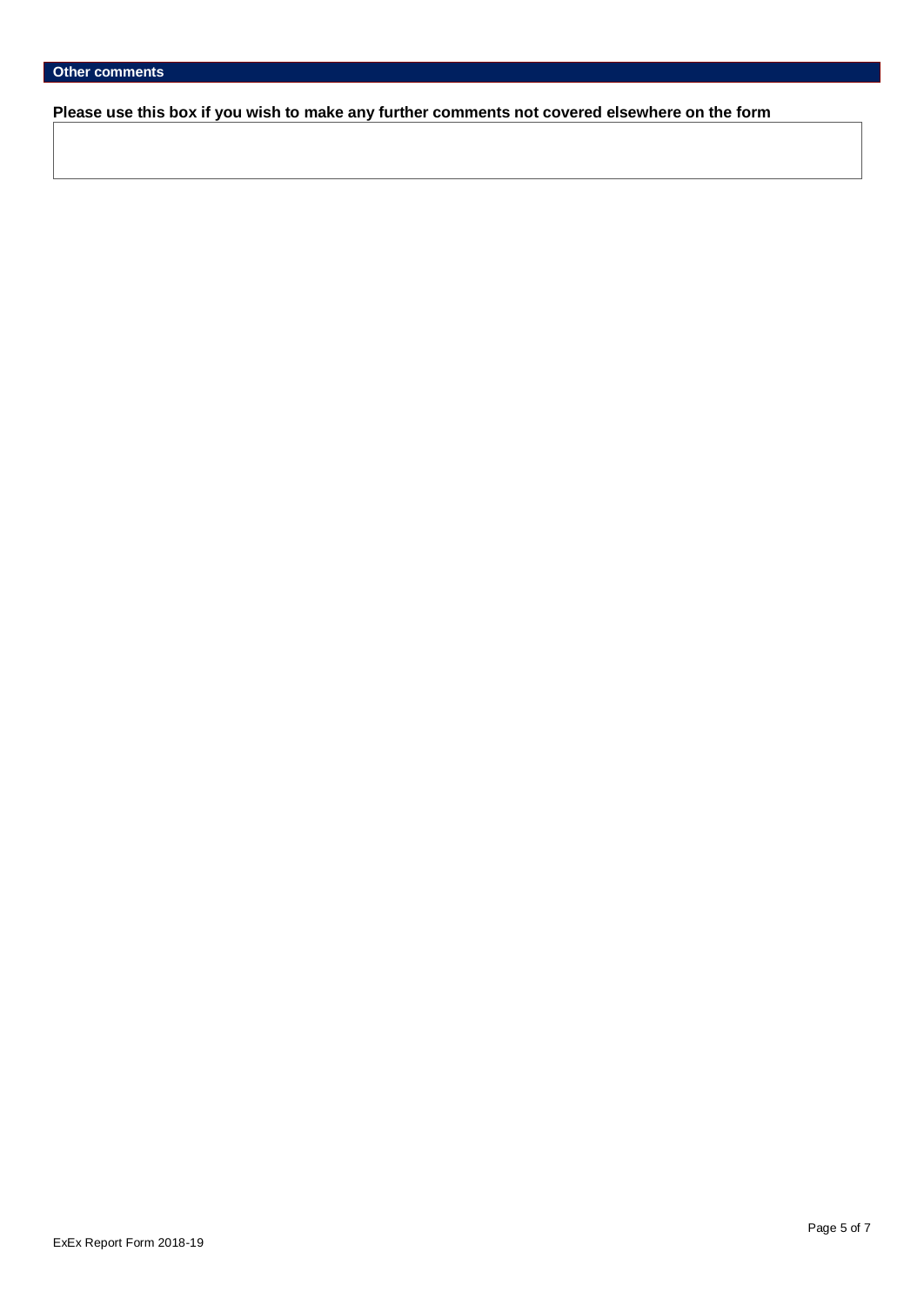## **Name of School and Head of School (or nominee)**

*Title and Name of Examiner:*

| Faculty / School of:          | <b>PCI</b>                                                                                                                                                                                      |
|-------------------------------|-------------------------------------------------------------------------------------------------------------------------------------------------------------------------------------------------|
| Subject(s):                   | Theatre and Performance                                                                                                                                                                         |
| Programme(s) / Module(s):     | Level 2<br><b>PECI2701 Creative Practice and Performance Contexts</b><br>PECI2703 Performance Project 2<br>PECI2705 Theatre Directing<br>PECI2707 Arts Marketing<br>PECI2709 Performance Design |
|                               | Level 3<br>PECI3700 IRP<br>PECI3701 Contemporary Issues in Arts and Culture<br>PECI3702 Enterprise Project<br>PECI3704 Independent Practice<br>PECI8004 Year in Industry                        |
| Awards (e.g. BA/BSc/MSc etc): | <b>BA</b>                                                                                                                                                                                       |
|                               |                                                                                                                                                                                                 |
| Title and Name of Responder:  |                                                                                                                                                                                                 |
| Position*:                    | Head of School                                                                                                                                                                                  |
| Faculty / School of:          | AHC/PCI                                                                                                                                                                                         |
| Address for communication:    | School of PCI<br>Leeds LS2 9JT                                                                                                                                                                  |
| Email:                        |                                                                                                                                                                                                 |
| Telephone:                    |                                                                                                                                                                                                 |

*\*If the individual responding to the report is not the Head of School please state their position within the School.*

#### **Completing the School response**

The completed School response (including the full original report) must be sent directly to the External Examiner. A copy must also be emailed to the Quality Assurance Team at *qat@leeds.ac.uk*. External Examiners should receive a formal response no later than six weeks after receipt of the original report.

#### *Response to Points of innovation and/or good practice*

specifically commended our **'well designed and innovative programme**, structurally coherent and appropriate for the level of study'.

#### *Response to Enhancements made from the previous year*

N/A

# *Response to Matters for Urgent Attention*

*If any areas have been identified for urgent attention before the programme is offered again please provide a specific response to them here:*

N/A

#### *Response to questions 1-7 (and related comments)*

*Schools may provide a general response; however, where Examiners raise specific points these must be addressed individually:*